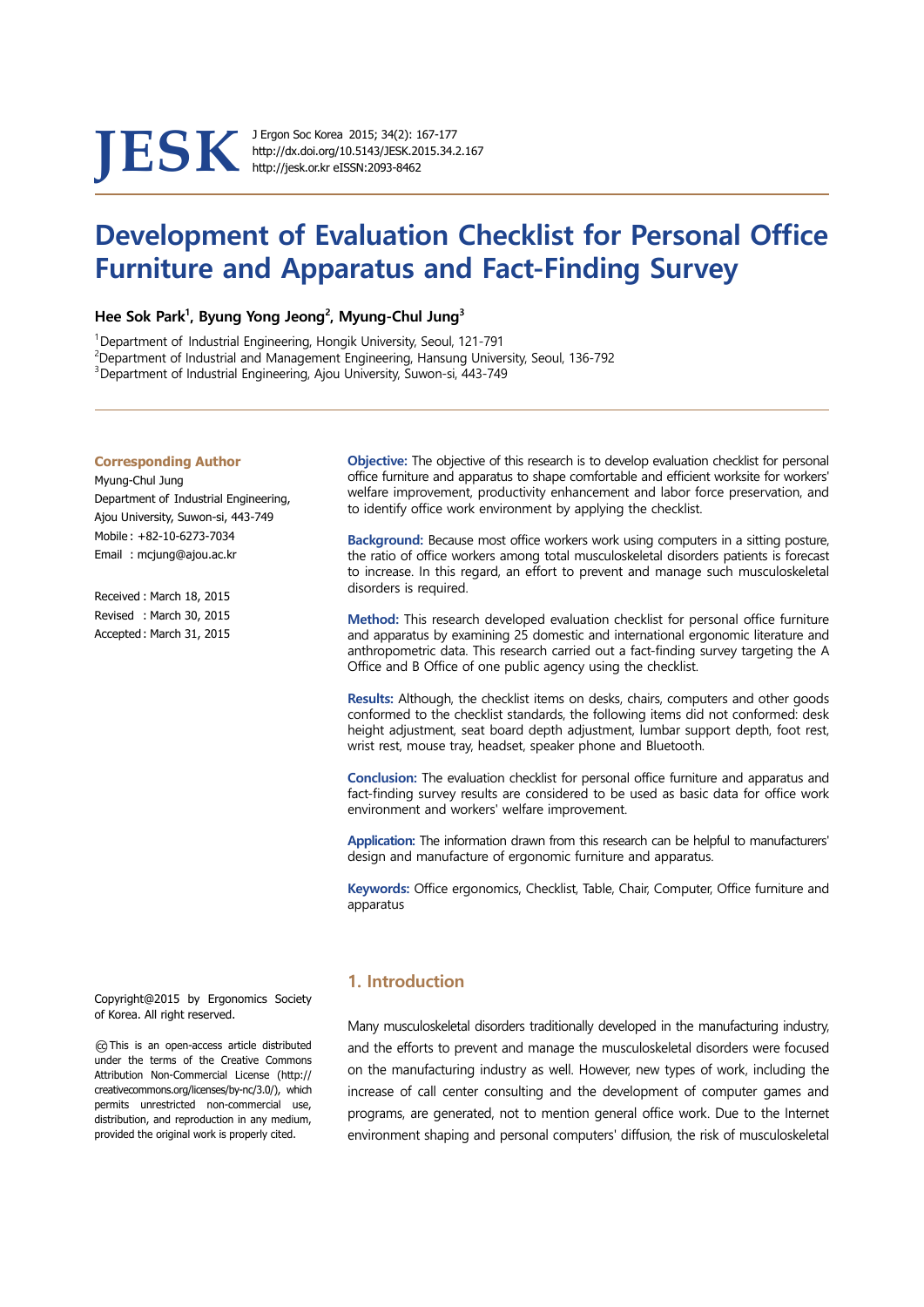disorders spreads to students and general users, as well as office workers. Therefore, an approach at the level of preventing the disorders in the office work or service jobs that have not relatively attracted attention is more urgent currently.

Most office workers work in sitting positions using PCs, and therefore, the ratio of office workers to develop musculoskeletal disorders is predicted to increase. The ratio of musculoskeletal disorders in the manufacturing industry gradually declined from 54.6% in 2006 to 48.3% in 2008 and to 44.7% in 2010. The reason is presumed to be that the number of office workers relatively rises, as industrial structure changes from manufacturing industry to service industry, and that work type diversely changes from manufacturing to service industry, owing to flexible work and office work automation (Korea Occupational Safety and Health Agency, 2011).

The office worker group including company employees, professionals and civil servants were 1,652 people or 72.4% of total spinal disease patients, which was about three times more than laborer group. Although, laborers using more body than office workers are thought to have more spinal disease, the reason why the reverse result has come out is that spinal disease is deeply related with office workers' one of job characteristics, namely, not moving for a long time, unlike laborers who always move waist naturally. Many office workers take a posture giving a burden to human body, as they have smaller opportunities to stretch body, while sitting for a long time. In most cases, such a posture becomes a bad habit, and diseases including backache or disk disorder develop a lot, because imbalance between muscles and ligaments occurs, and the state of spinal arrangement changes. Such pain-related diseases fix bad posture furthermore, and deteriorate spondylarthropathy, and thus vicious circle reiterates (KOSHA, 2011).

This study aims to develop and apply evaluation checklist for personal office furniture and apparatus for office workers to evaluate office work environment in order to shape comfortable and efficient workplace, and identify the reality of the office work environment.

# **2. Development of Checklist**

This study examined a total of 25 domestic and international ergonomic literature and anthropometric data including four books related with office work, (Grandjean, 1988; Pheasant and Haslegrave, 2006; Kroemer and Kroemer, 2001; Sanders and McCormick, 1993) and 14 reports (Ministry of Employment and Labor, 2004; CAP, 2013; City of Vincent, 2013; Durant et al., 2009; MEMIC, 1995; O'Neil, 2011; OSHA, 2013a; OSHA, 2013b; Queen's Printer for Ontario, 2004; University of California, 2009; Work Safe BC, 2009; Worker's Compensation Board, 1999; Worker's Compensation Board-Alberta, 2007; Worksafe NB, 2010), seven checklists (Commonwealth of Australia, 1991; ESA, 2013; Krames Health and Safety Education, 2013; Minnesota Department of Administration, 2010; OSHA, 2013c; University of Windsor, 2013; University of Melbourne, 2012), and developed evaluation checklist for personal office furniture and apparatus. This study arranged commonly addressed items and evaluation details from the 25 pieces of literature, and extracted sizes that can consider 5 percentile of adults and 95 percentile of women by using Korean anthropometric data to fit Koreans in terms of size. The checklist divided desk, chair, computer, document holder, telephone and supplies as large scale, and divided the following as medium scale: chair was divided into seat board, backrest, armrest, wheel and footrest; computer into monitor, keyboard, mouse, wrist rest and tray. Each item was also divided into small scale, and thus the checklist was developed with 35 questions in total (Table 4).

#### **3. Fact-Finding Survey**

The fact-finding survey through the evaluation checklist for personal office furniture and apparatus was carried out targeting A Office and B Office of one public agency. This study targeted Office manager, Team leaders and Dept. mangers for A Office, and targeted Team leaders, Dept. managers and Team members for B Office for evaluation.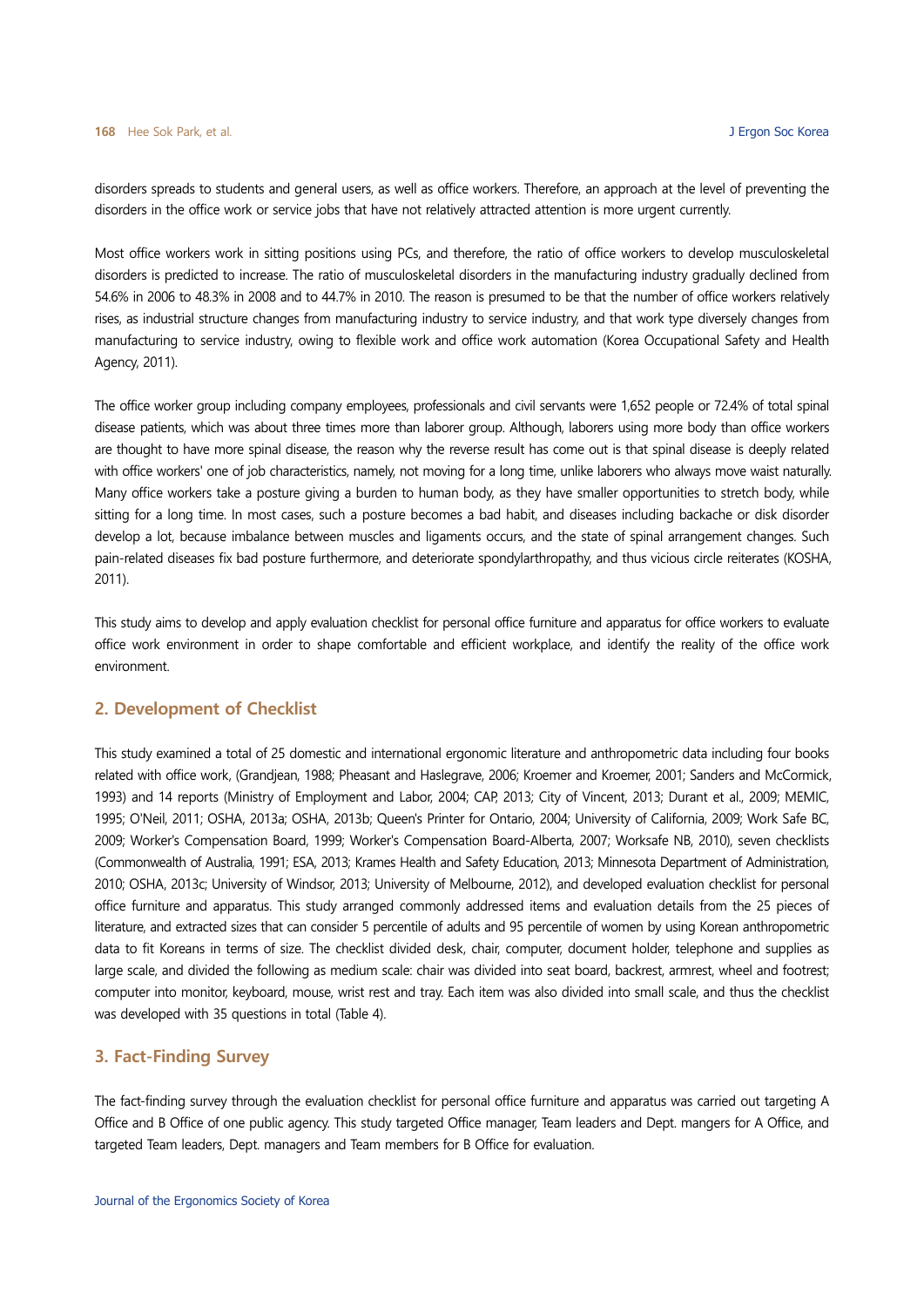Concerning desk, seven types of desks were examined including six types of desks for office work, one type of desk for meeting in the Office manager's room. For chair, this study investigated three types of chairs for office work and one type for meeting. This study examined computers used by Office manager, Team leaders and Dept. managers in A Office, and those used by Office manager, Team leaders and Team members in B Office. Since computers and other items can have different locations and arrangements, according to user preference, this study evaluated all the targets, despite the subjects' using the same apparatus.

#### **3.1 Desk**

The heights of desks were 720mm and 740mm, and widths were examined as 1,200mm, 1,600mm and 1800mm. The depths of the desks were 750mm and 900mm. Leg spaces were 850mm, 890mm and 1,090mm. As office space lacks, one or two auxiliary desks (600×1,200mm) were additionally used. Leg spaces showed difference, according to the location direction of auxiliary desk, and whether the drawers were used (Table 1).

Although, the height of desk could not be adjusted in all the targeted desks, they conformed to standard scope. The width, depth and leg space all met the standards. The extra space that can be actually used was remarkably insufficient, because a printer, drawers and other office supplies were located on the desk.

|                 |                                                | Item (Unit: mm) |        |       |       |           |                             |  |  |  |
|-----------------|------------------------------------------------|-----------------|--------|-------|-------|-----------|-----------------------------|--|--|--|
| Dept.           | Subject                                        | Photo           | Height | Width | Depth | Leg space | Others                      |  |  |  |
| A Office        | Office manager                                 |                 | 740    | 1,800 | 900   | 850       | One auxiliary<br>desk used  |  |  |  |
|                 | Team leader                                    |                 | 720    | 1,600 | 750   | 1,090     | Two auxiliary<br>desks used |  |  |  |
|                 | Dept. manager                                  |                 | 720    | 1,600 | 750   | 1,090     | One auxiliary<br>desk used  |  |  |  |
|                 | For meeting in the<br>Office manager's<br>room |                 | 720    | 2,385 | 1,200 |           | $\overline{\phantom{0}}$    |  |  |  |
| <b>B</b> Office | Team leader                                    |                 | 720    | 1,800 | 900   | 880       | One auxiliary<br>desk used  |  |  |  |

#### **Table 1.** Fact-Finding survey result of desks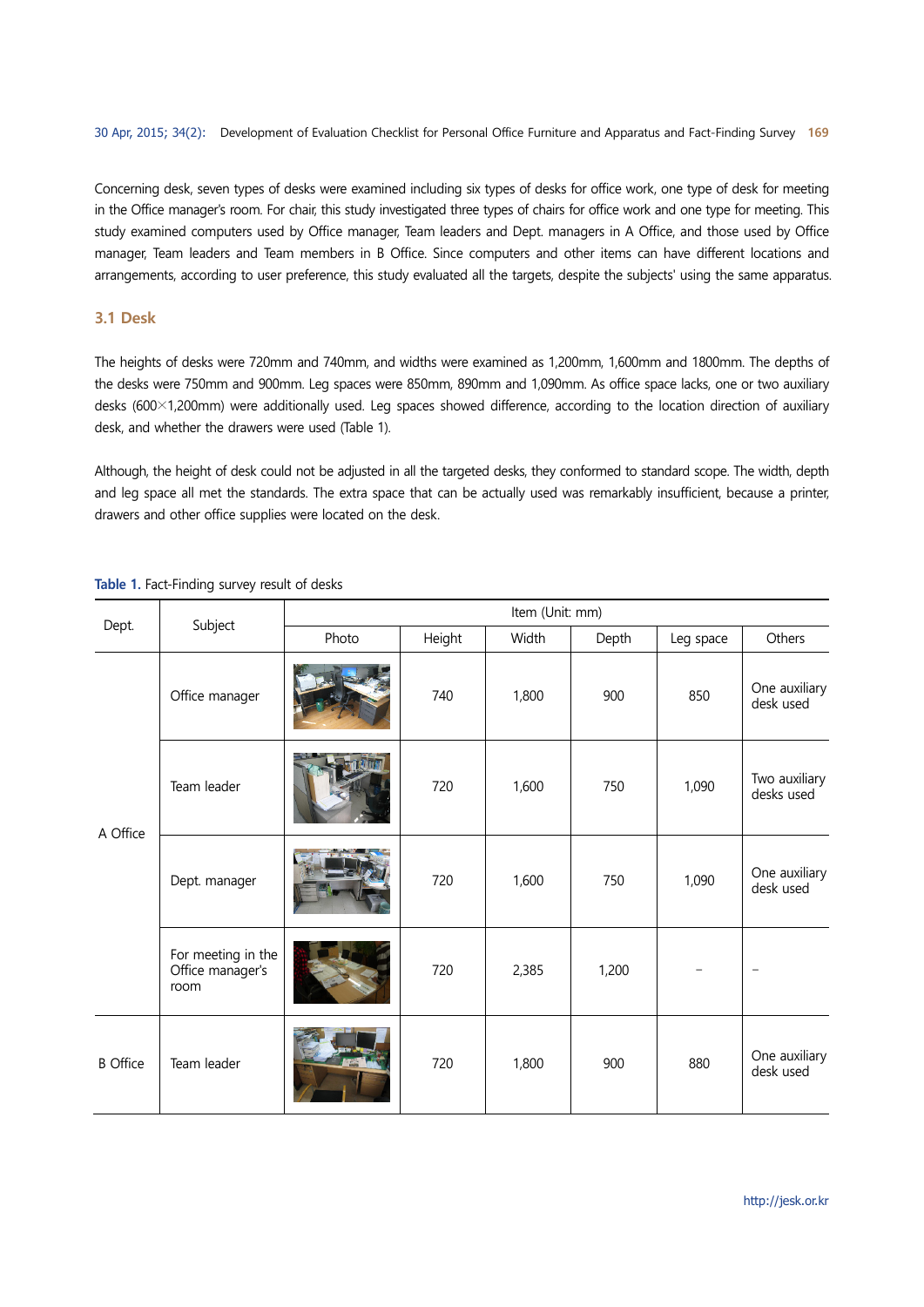#### **170** Hee Sok Park, et al. J Ergon Soc Korea

| Dept.           | Subject       | Item (Unit: mm) |        |       |       |           |                            |  |  |  |
|-----------------|---------------|-----------------|--------|-------|-------|-----------|----------------------------|--|--|--|
|                 |               | Photo           | Height | Width | Depth | Leg space | Others                     |  |  |  |
| <b>B</b> Office | Dept. manager |                 | 720    | 1,600 | 750   | 1,090     | One auxiliary<br>desk used |  |  |  |
|                 | Team member   |                 | 720    | 1,200 | 750   | 1,090     | One auxiliary<br>desk used |  |  |  |

#### **Table 1.** Fact-Finding survey result of desks (Continued)

# **3.2 Chair**

In Office A, two types of personal chairs were used. Concerning the two types of desks, seat board's height could be adjusted, and the heights of adjustable seat board was 450~530mm (Office manager) and 415~535mm (Team leader and Dept. manager), respectively. The seat board's depth of the chair used by Office manager was not adjustable, and it was adjustable within the scope of 460~510mm. The seat board's widths of the two types of chairs were 480mm (Office manager) and 490mm (Team leader and Dept. manager). The heights of backrest were 560mm (Office manager) and 470mm (Team manager and Dept. manager). The backrest used by Office manager was all-in-one unit, and the width was 510mm. The backrest of chairs used by Team leader and Dept. manager was divided into two parts, and the width was adjustable with 390∼460mm. The angle of backrest was adjustable within the scope of 90~115° in the case of chairs used by Office manager. The chairs used by Team leader and Dept. manager were not adjustable. The heights of lumbar support were 140mm (Office manager) and 155mm (Team leader and Dept. manager), respectively. The width of arm rest was not adjustable for both types of chairs, and was 510mm (Office manager) and 465mm (Team leader and Dept. manager). The height of two types of chairs' arm rest was adjustable, and the adjustment scope was 180∼240mm (Office manager) and 190∼250mm (Team leader and Dept. manager). The chairs used for meeting in the Office manager's room were all non-adjustable (Table 2).

| Table 2. Fact-Finding survey result of chairs |  |  |  |
|-----------------------------------------------|--|--|--|
|-----------------------------------------------|--|--|--|

|          | Subject           | Item (Unit: mm) |               |       |          |        |       |                   |          |       |                |  |
|----------|-------------------|-----------------|---------------|-------|----------|--------|-------|-------------------|----------|-------|----------------|--|
| Dept.    |                   | Photo           | Seat board    |       | Backrest |        |       | Lumbar<br>support | Arm rest |       |                |  |
|          |                   |                 | Height        | Depth | Width    | Height | Width | Angle             | Height   | Width | Height         |  |
| A Office | Office<br>manager | E               | $450-$<br>530 | 470   | 480      | 560    | 510   | $90-$<br>115      | 140      | 510   | $180 -$<br>240 |  |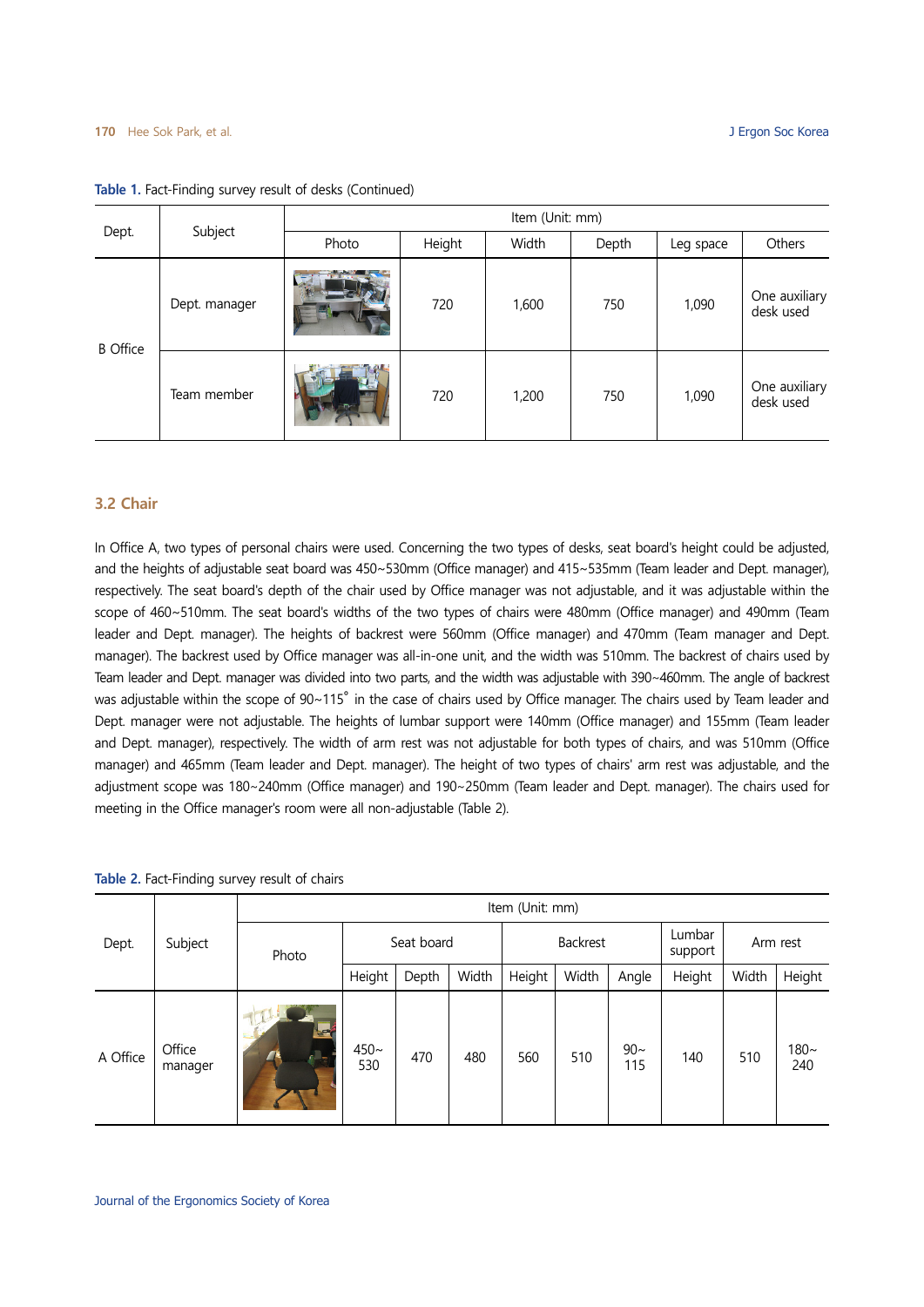|                 | Subject                                       | Item (Unit: mm) |                |               |       |          |                |                          |                               |                   |                |  |
|-----------------|-----------------------------------------------|-----------------|----------------|---------------|-------|----------|----------------|--------------------------|-------------------------------|-------------------|----------------|--|
| Dept.           |                                               | Photo           | Seat board     |               |       | Backrest |                |                          | Lumbar<br>Arm rest<br>support |                   |                |  |
|                 |                                               |                 | Height         | Depth         | Width | Height   | Width          | Angle                    | Height                        | Width             | Height         |  |
| A Office        | Team<br>leader, Dept.<br>manager              |                 | $415 -$<br>535 | $460-$<br>510 | 490   | 470      | $390 -$<br>460 | $\overline{\phantom{0}}$ | 155                           | 465               | $190 -$<br>250 |  |
|                 | For meeting<br>in Office<br>manager's<br>room |                 | 400            | 480           | 460   | 470      | 480            | $\overline{\phantom{0}}$ | 120                           | 470               | 215            |  |
| <b>B</b> Office | Whole                                         |                 | $380 -$<br>480 | 410           | 490   | 560      | 490            |                          | $100 -$<br>150                | 480<br>500<br>530 | $200 -$<br>270 |  |

**Table 2.** Fact-Finding survey result of chairs (Continued)

In B Office, one type of personal chair was used. The height of seat board was adjustable in the scope of 380~480mm, and the depth of seat board was 410mm, and was not adjustable. The width of seat board was 490mm. The height and width of backrest were 560mm and 490mm, and the angle was not adjustable. The height of lumbar support was adjustable within 100~150mm. The width of arm rest was adjustable within the scope of 480mm, 500mm and 530mm. The height of arm rest was adjustable within 200~270mm.

The four types of seat boards provided cushion that can disperse pressure to the material with appropriate friction. The adjustment of seat board's height was possible only for three types of chairs, and the depth of seat board was adjustable for only one type of chair. The width of seat board was included in the standard scope. The slope of seat board was adjustable only in three types of chairs, and the front edge of seat board was a round (waterfall) shape in all four types of chairs. The height of backrest was located under the user's shoulder height, and the width of backrest was all included in the standard scope. The backrest angle was adjustable only in one type of chair, and the height of lumbar support was all lower than standard scope. The cushion pressed-depth was not applied. Arm rest was attached to all four types of chairs, and only one type's arm rest was adjustable. The height of arm rest belonged to standard scope in all four types of chairs. There were no wheels for meeting, and five wheels were attached to three types of personal chairs. A Office and B Office did not use foot rest.

# **3.3 Computer**

The front and rear locations of monitor were located at 700mm and 800mm, and the locations of keyboard were 170mm,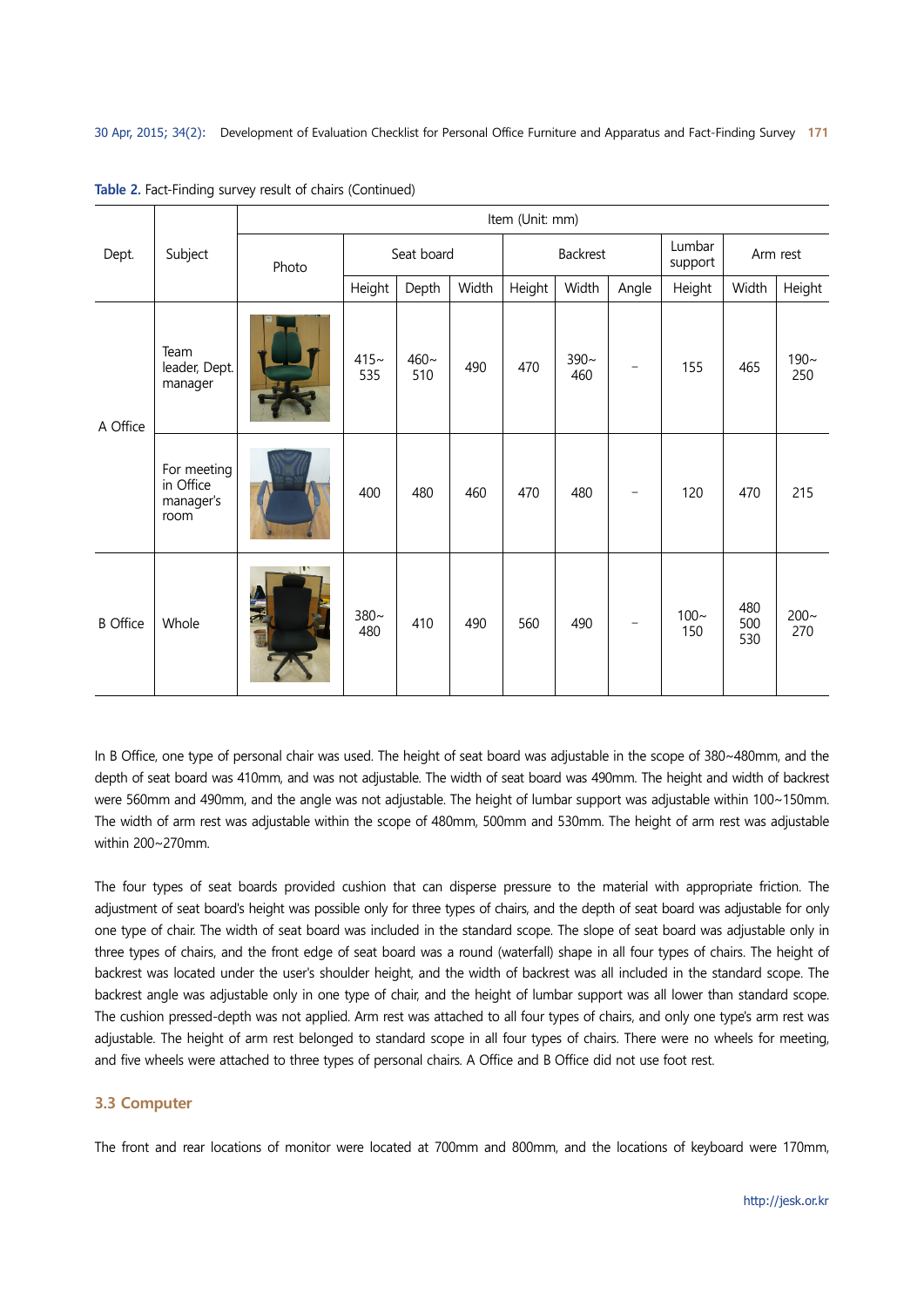230mm and 400mm, according to survey subjects' preference. The thickness of the keyboard used was 20mm, and the two types of slopes of keyboard adjustable with the scope of 2~10° and 5~15° were used (Table 3).

Although, the items related with monitor location were all included in the standard scope, the monitors for Office managers and Team leaders were arranged in the same direction as the window or sunshine. All items related with keyboard and mouse were included in the standard scope, but not all wrist rests used together with mouse were provided. Keyboard was used on the desk without the use of tray.

|                 |                                     | Item (Unit: mm) |          |           |          |  |  |  |  |  |
|-----------------|-------------------------------------|-----------------|----------|-----------|----------|--|--|--|--|--|
| Dept.           | Subject                             |                 | Monitor  | Keyboard  |          |  |  |  |  |  |
|                 |                                     | Location        | Location | Thickness | Slope    |  |  |  |  |  |
|                 | Office<br>manager                   |                 |          |           |          |  |  |  |  |  |
| A Office        |                                     | 700             | 230      | 20        | $2 - 10$ |  |  |  |  |  |
|                 | Team<br>leader,<br>Dept.<br>manager |                 |          |           |          |  |  |  |  |  |
|                 |                                     | 700             | 170      | 20        | $5 - 15$ |  |  |  |  |  |
|                 | Office<br>manager                   |                 |          |           |          |  |  |  |  |  |
| <b>B</b> Office |                                     | 800             | 400      | 20        | $2 - 10$ |  |  |  |  |  |
|                 | Team<br>leader,<br>Team<br>member   | 700             | 400      | 20        | $2 - 10$ |  |  |  |  |  |
|                 |                                     |                 |          |           |          |  |  |  |  |  |

**Table 3.** Fact-Finding survey result of computers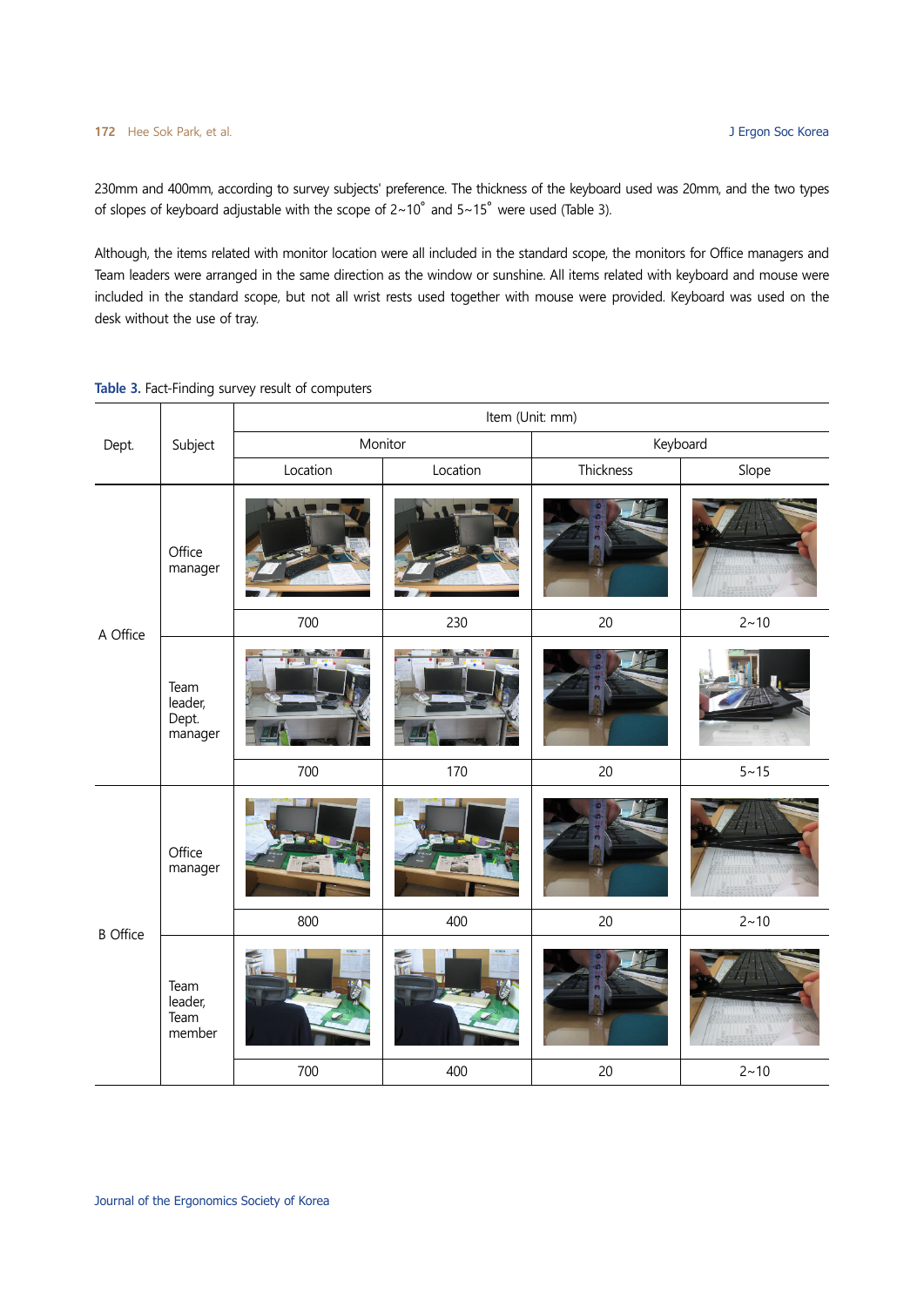#### **3.4 Others**

Although, A Office did not use document holders, B Office used document holders. Headsets, speaker phones and Bluetooth that can be used for phone call were not all provided. And half the survey subjects were located at the spaces, where users could not easily reach them.

# **4. Discussion**

Table 4 shows the evaluation checklist for personal office furniture and apparatus and fact-finding survey results. It was judged that the heights of desks were.

Inappropriate, and it was identified that auxiliary desks were used to supplement insufficient personal space, deriving from using a printer and other office supplies on the desk. It was revealed that the adjustment of seat board's depth and backrest angle, and the height of lumbar support, arm rest angle and foot rest did not meet standards. It was grasped that supplementation was required for adjustment of seat board's height and slope, and for the rotation and number of wheels. Computer items conformed to the standards, but the location of monitors was inappropriate, and the offering of wrist rest and tray was needed. In addition, office supplies for office workers' convenience including document holders, headsets, speaker phones and Bluetooth were required to be provided.

| Large | Medium          | Small scale            |                                                                                                                                        | Evaluation |                |
|-------|-----------------|------------------------|----------------------------------------------------------------------------------------------------------------------------------------|------------|----------------|
| scale | scale           |                        | Item                                                                                                                                   | Yes        | No             |
|       |                 | Height                 | 1) Is the height of desk adjustable (526~824mm)?                                                                                       | $\Omega$   | 6              |
|       |                 | Width                  | 2) Does the width of desk offer enough space (635mm and more)?                                                                         | 6          | $\Omega$       |
| Desk  | Whole           | Depth                  | 3) Does the depth of desk offer enough space (750mm and more)                                                                          | 6          | $\Omega$       |
|       |                 | Leg space              | 4) Is there enough leg space (480mm and more) under the desk<br>offered?                                                               | 6          | $\theta$       |
|       | Seat            | Quality of<br>material | 5) Is it a material having good air permeability and appropriate<br>friction, and does the material offer cushion dispersing pressure? | 5          | $\theta$       |
|       |                 | Height                 | 6) Is the height of seat board adjustable $(350~466$ mm)?                                                                              | 3          | $\overline{c}$ |
|       |                 | Depth                  | 7) Is the depth of seat board adjustable (380~515mm)?                                                                                  | 1          | 4              |
|       | board           | Width                  | 8) Is the space of the width of seat board (450mm and more)<br>enough?                                                                 | 5          | $\Omega$       |
| Chair |                 | Slope                  | 9) Is the slope of seat board adjustable?                                                                                              | 3          | $\overline{c}$ |
|       |                 | Shape                  | 10) Does the front edge have a round (waterfall) shape?                                                                                | 5          | $\theta$       |
|       |                 | Height                 | 11) Is the height of backrest located under the user's shoulder<br>height $(516~645$ mm)?                                              | 5          | $\Omega$       |
|       | <b>Backrest</b> | Width                  | 12) Does the width (324~428mm) of backseat support user's back?                                                                        | 5          | $\Omega$       |
|       |                 | Angle                  | 13) Is the angle of backrest adjustable $(90~120^{\circ})$ ?                                                                           | 1          | 4              |
|       |                 | Lumbar<br>support      | 14) Is there lumbar support at appropriate height (200~250mm)?                                                                         | $\Omega$   | 5              |

| Table 4. Evaluation checklist for personal office furniture and apparatus and fact-finding survey result |  |  |
|----------------------------------------------------------------------------------------------------------|--|--|
|                                                                                                          |  |  |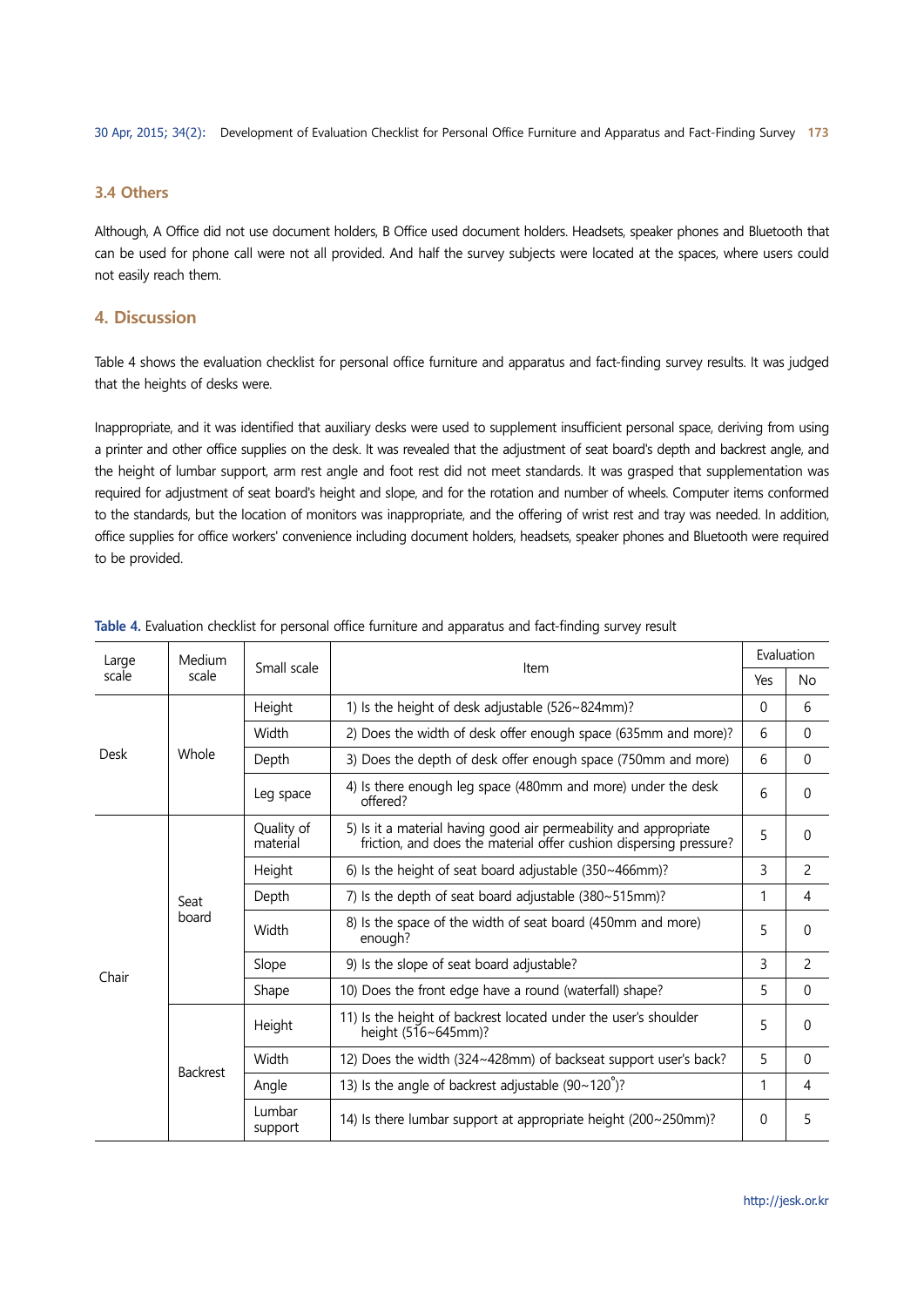#### **174** Hee Sok Park, et al. J Ergon Soc Korea

| Large                     | Medium            |                          |                                                                                                                                      |              | Evaluation     |
|---------------------------|-------------------|--------------------------|--------------------------------------------------------------------------------------------------------------------------------------|--------------|----------------|
| scale<br>scale            |                   | Small scale              | Item                                                                                                                                 | Yes          | Yes            |
| Chair                     |                   | Yes/No                   | 15) Is there arm rest?                                                                                                               | 5            | $\Omega$       |
|                           | Arm rest          |                          | 16) Can the arm rest be adjusted to close to body (365~565mm)?                                                                       | $\mathbf{1}$ | $\overline{4}$ |
|                           |                   | Location                 | 17) Is the height of arm rest parallel to or slightly under the arm<br>$(210~305mm)$ ?                                               | 5            | $\mathbf 0$    |
|                           | Wheel             | Rotation,<br>movement    | 18) Are rotation (360°) and movement possible?                                                                                       | 3            | 2              |
|                           |                   | Number                   | 19) Does it have five wheels?                                                                                                        | 3            | 2              |
|                           | Footrest          | $\overline{a}$           | 20) Does it offer footrest, if your feet do not tough the floor?                                                                     | 0            | 5              |
|                           |                   |                          | 21) Is the monitor located at the center of a user, and is it<br>adjustable to the left and right (within 20° to the left or right)? | 6            | $\theta$       |
|                           | Monitor           | Location                 | 22) Is the forward and rear locations of monitor adjustable<br>(400mm and more from eye)?                                            |              | $\mathbf{0}$   |
|                           |                   |                          | 23) Is the up and down locations of monitor adjustable (within 60°<br>based on horizontal level)?                                    |              | 0              |
|                           |                   | Arrangement              | 24) Is the monitor located in the opposite direction of window or<br>sunshine?                                                       | 1            | 5              |
|                           | Keyboard          | Quality of<br>material   | 25) Is keyboard surface is dull luster surface and does it have heat<br>conductivity?                                                | 6            | $\Omega$       |
| Computer                  |                   | Location                 | 26) Is the keyboard location appropriate (150mm and more from<br>the end of work table)?                                             | 6            | $\mathbf{0}$   |
|                           |                   | Thickness                | 27) Is the keyboard thickness (30mm and less) thin?                                                                                  | 6            | $\mathbf 0$    |
|                           |                   | Slope                    | 28) Is keyboard slope adjustable (5~15°)?                                                                                            | 6            | $\mathbf 0$    |
|                           | Mouse             | Location                 | 29) Is mouse beside the keyboard, and are the heights of the two<br>same?                                                            | 6            | $\mathbf{0}$   |
|                           |                   |                          | 30) Is your wrist in a neutral posture, when you use mouse?                                                                          | 6            | $\theta$       |
|                           | Wrist rest        | $\overline{a}$           | 31) Is there a wrist rest?                                                                                                           | 2            | 4              |
|                           | Tray              |                          | 32) Is there a tray to put and take out?                                                                                             | 0            | 6              |
| <b>Document</b><br>holder |                   | Location                 | 33) Is it adjustable to put at the height of eye or monitor?                                                                         | 3            | 3              |
| Telephone                 | $\qquad \qquad -$ | $\overline{\phantom{a}}$ | 34) Does it supply headset, speaker phone and Bluetooth that can<br>be used in the case of phone call?                               | 0            | 6              |
| Supplies                  |                   | Location                 | 35) Are the supplies used often within the space easily reachable?                                                                   | 3            | 3              |

#### **Table 4.** Evaluation checklist for personal office furniture and apparatus and fact-finding survey result (Continued)

This study developed the evaluation checklist by reflecting domestic and international ergonomic standards and Koreans' anthropometric data related with personal office furniture and apparatus. Based on the checklist, the reality of office work environment was surveyed by visiting a public agency. The checklist developed in this study and the fact-finding survey results are conjectured to be used as basis for office work environment and workers' welfare improvement.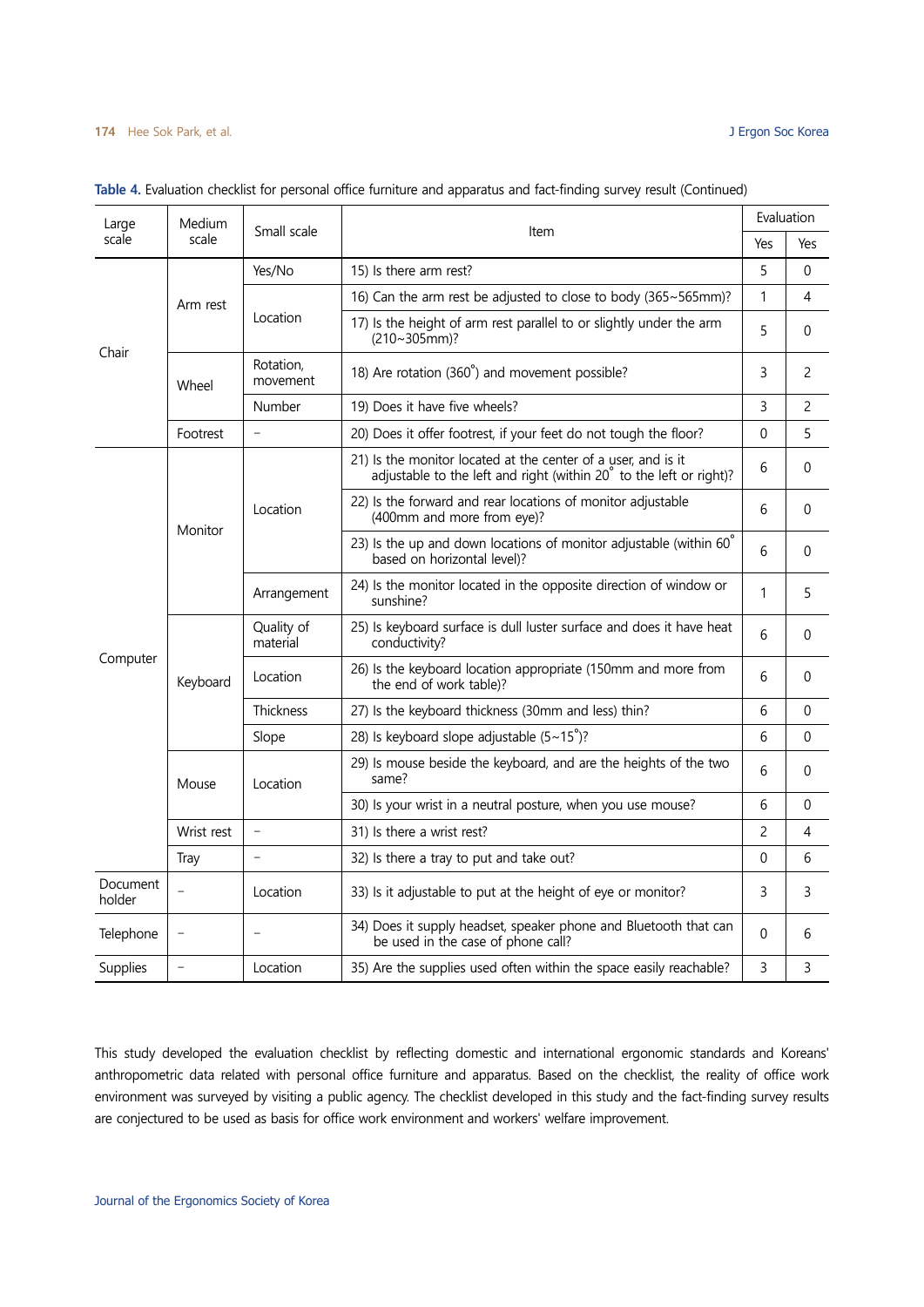The limitation of this study is that experts' opinion gathering or verifying stage is needed, although this study sought differentiation of the Koreans' anthropometric data to be used in Korea. For fact-finding survey, the suitability review is required by conducting a fact-finding survey on various types of office work environments, in addition to the public agency in this study.

## **Acknowledgements**

This work was supported by Occupational Safety and Health Research Institute (2013-51).

#### **References**

CAP, Workplace ergonomics reference guide 2nd edition, http://cap.mil/Documents/CAP\_Ergo\_Guide.pdf (retrieved 2013).

City of Vincent, Policy manual-office ergonomics, http://www.vincent.wa.gov.au/Your\_Council/Policies (retrieved 2013).

Commonwealth of Australia, Ergonomic principles and checklists for the selection of office furniture and equipment, 1991, http://www.safeworkaustralia.gov.au (retrieved 2013).

Durant, C., Filacchione, L. and Gullo, R., Office ergonomics manual, Concordia University, 2006, http://ehs.concordia.ca/pdf/ ergonomics.manual.pdf (retrieved 2013).

ESA, Office ergonomics hazard checklist, http://ebookbrowse.com/office-ergonomics-hazard-checklist-pdf-d33133989 (retrieved 2013).

Grandjean, E., Fitting the Task to the Man, 4th ed., Taylor & Francis, 1988.

Krames Health and Safety Education, Ergonomic checklist for computer work, http://www.kramesstore.com/OA\_MEDIA/krames/ pdf/ergo\_checklist.pdf (retrieved 2013).

MEMIC, Office ergonomics: a guide to creating a safe office environment, 1995, http://www.memic.com/Portals/0/docs/Safety/ OfficeErgonomics.pdf (retrieved 2013).

Ministry of Employment and Labor. Work management guideline for the workers handling visual display terminal (VDT). Ministry of Employment and Labor Guideline No. 2004-50. 2004.

Minnesota Department of Administration, Office ergonomics checklist, 2010. http://www.admin.state.mn.us/risk/safety/documents/ ergo\_checklist.pdf (retrieved 2013).

Korea Occupational Safety and Health Agency. Study on the management strategy for the risk factors of musculoskeletal disorders according to VDT office work environment. 2011.

Kroemer, K.H.E. and Kroemer, A.D., Office Ergonomics-Ergonomics to make happy workplace, Fursys, 2001.

O'Neil, M., Office ergonomic standards: a layperson's guide, 2011, http://www.knoll.com/media/1023/321/WP\_ErgoStandards.pdf (retrieved 2013a).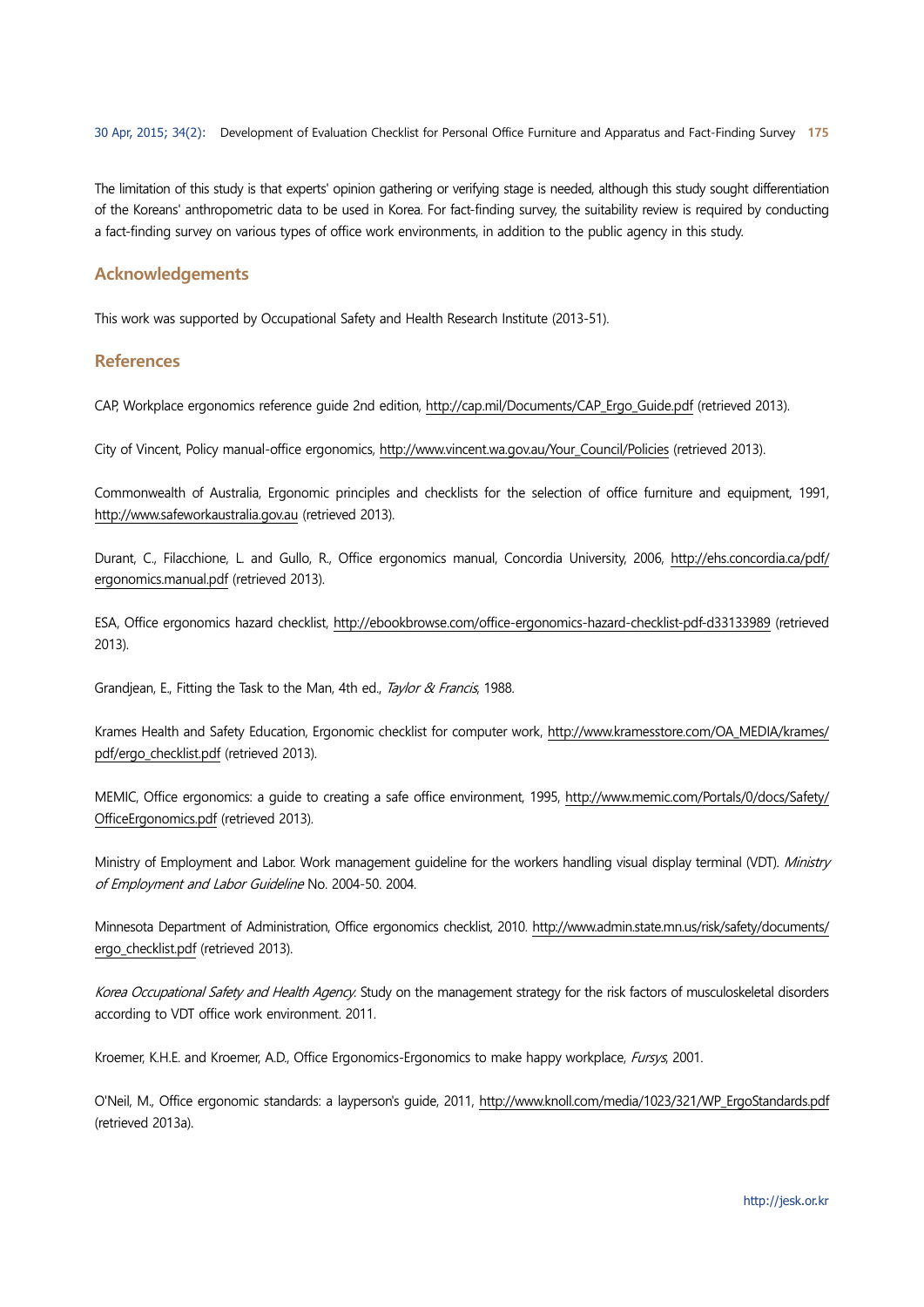OSHA, Computer workstations, http://www.osha.gov/SLTC/computerworkstation/ (retrieved 2013a).

OSHA, Easy ergonomics for desktop computer users, http://www.dir.ca.gov/dosh/dosh\_publications/computerergo.pdf (retrieved 2013b).

OSHA, OSHA Ergonomics Solutions: Computer Workstations eTool - Evaluation Checklist, https://www.osha.gov/SLTC/etools/ computerworkstations/pdffiles/checklist1.pdf (retrieved 2013c).

Pheasant, S.T. and Haslegrave, C.M., Body Space Anthropometry, Ergonomics and the Design of Work, 3rd ed., CRC Press, 2006.

Queen's Printer for Ontario, Computer Ergonomics: Workstation Layout and Lighting, 2004, http://www.labour.gov.on.ca/english/ hs/pdf/gl\_comp\_erg.pdf (retrieved 2013).

Sanders, M.S. and McCormick, E.J., Human Factors in Engineering and Design, 7th ed., McGraw-Hill, 1993.

University of Windsor, Office Ergonomics Handbook. http://www1.uwindsor.ca/safety/system/files/Office%20Ergonomic%20- Handbook %20Self%20Assessment%20Checklist.pdf (retrieved 2013).

University of California, Computer Workstation Ergonomics, 2009, http://www.ucdmc.ucdavis.edu/hr/hrdepts/work\_comp/ Computer\_Workstation\_Manual.pdf (retrieved 2013).

University of Melbourne, Computer Workstation Ergonomic self-assessment checklist, 2012, http://safety.unimelb.edu.au/docs/ computer-workstation-ergonomic-self-assessment.pdf (retrieved 2013).

Work Safe BC, How to make your computer workstation fit you, 2009, http://www.worksafebc.com/publications/health\_and\_safety/ by\_topic/assets/pdf/comptr\_wrkstn.pdf (retrieved 2013).

Worker's Compensation Board, Office Ergonomics: Remembering the Basics, 1999, http://www.pamf.org/physical/patients/handouts/ office\_ergo.pdf (retrieved 2013).

Worker's Compensation Board-Alberta, Office ergonomics: think detective, think prevention, think activity, 2007, http:// www.wcb.ab.ca/pdfs/public/office\_ergo.pdf (retrieved 2013).

Worksafe NB, Office Ergonomics Guidelines for preventing Musculoskeletal Injuries, 2010, http://www.worksafenb.ca/docs/ OFFICEEdist.pdf (retrieved 2013).

# **Author listings**

**Hee Sok Park:** hspark@hongik.ac.kr **Highest degree:** Ph.D from The University of Michigan **Position title:** Professor, Department of Industrial Engineering, Hongik University **Areas of interest:** Work-related musculoskeletal disorders, human vibration, work analysis and design